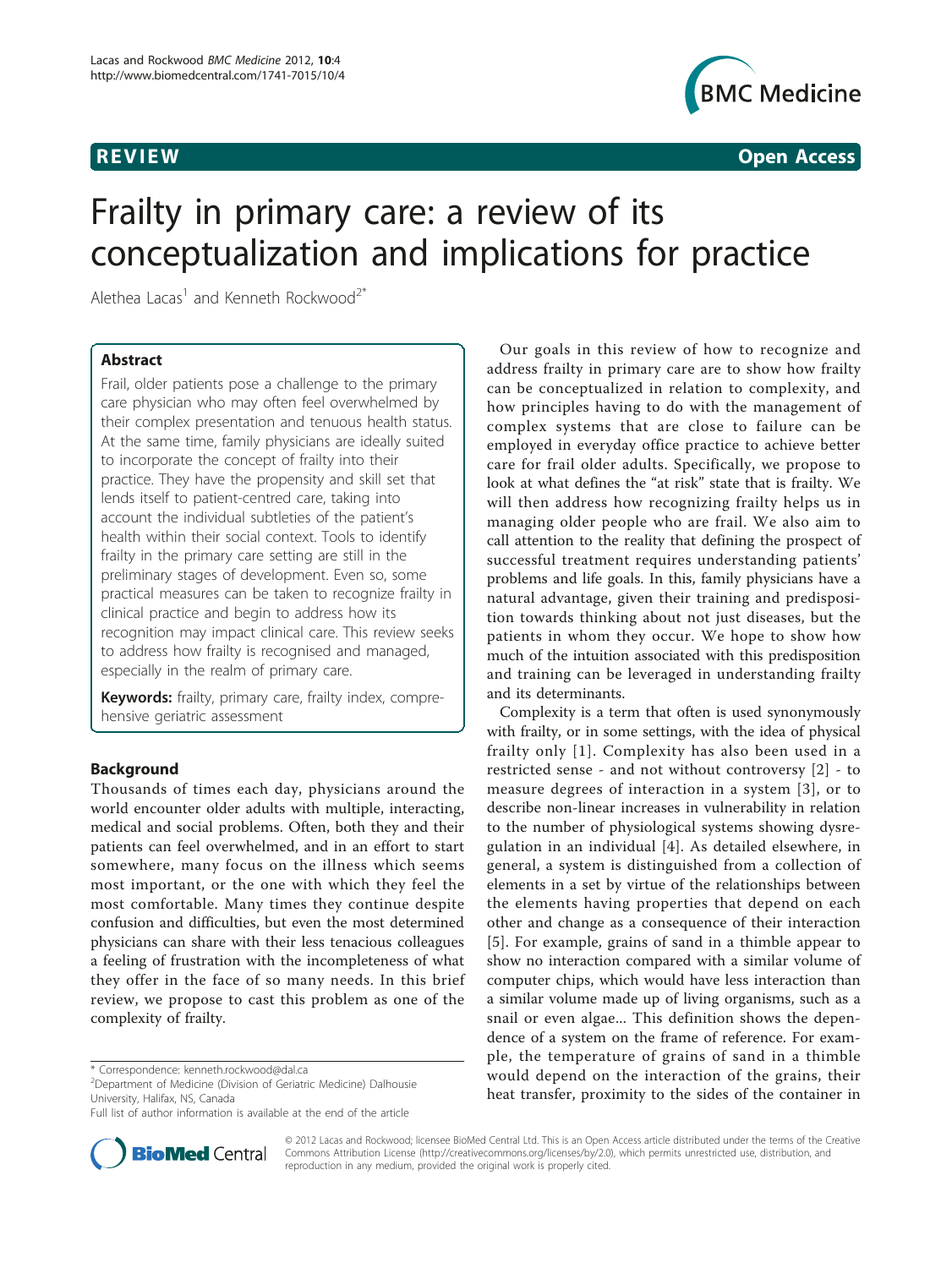relation to the temperature of the surrounding environment, and so on. For our purposes, the complexity of frailty is meant to convey the idea that, compared with single system disorders in otherwise well people, management of older adults with multi-system dysregulation must employ principles of complex systems management, such as recognition of interconnectedness and feedback (not additivity), indirect and delayed effects (making root cause analysis difficult), impossibility of implementing interventions with only one effect, and results that cannot be predicted from separate actions [[6](#page-6-0)]. In a theoretical context, aging itself is a manifestation of complexity, being a multiply-determined phenomenon (although mathematical modelling can be employed to quantitate the extent of interactions in aging, even at the cellular level [[7\]](#page-6-0)). Clinically, prescribing drugs is a common example, where drug choice and dose adjustment depends not just on "renal dosing", for example, but on considering interactions, total number of drugs already in place, ability of the patient to achieve adherence, cost (including opportunity cost in relation to time spent with dispensing) and so on. A fundamental part of the challenge now faced in the management of older adults with multiple, interacting medical and social problems is the need not just to adapt routines of care, including clinical practice guidelines developed for single illnesses, but to change a way of thinking which views single system illness as normative.

# Development of the concept of frailty

Frailty is widely understood to represent variable vulnerability to adverse health outcomes of people of the same chronological age. In clinical medicine, it has its origins in aiming to differentiate health care needs of older adults, so as to show that "the elderly" are not homogenous. In this sense of understanding differential vulnerability, the clinical term frailty shares an important element with the statistical definition of frailty. In the statistical literature, frailty quantifies the variability to adverse outcomes (typically death) as a random effect that differs between people but is constant for any individual. Credit for primacy is given to Vaupel and colleagues for using the term frailty in this way in 1979 [[8](#page-6-0)]. As is typical in science, the idea built on related constructs, such as Beard's "longevity factor", which came from actuarial literature of some decades prior to that [[9\]](#page-6-0). As Beard conceived of it, the longevity factor characterized individuals throughout their life course. A low longevity factor value meant that people aged slowly; in actuarial terms; this was meant that their chance of dying increased more slowly than it did in people with a high longevity factor value. Used in this way, although the risk of death increased with age, it was constant for a particular individual. By contrast, in the clinical literature, frailty is considered to be different from this in two ways. First, it is seen to be an attribute which can change for given individuals, both increasing and decreasing. Second, we use clinical data, not actuarial data, and consider more outcomes than mortality. In normal clinical use, frailty reflects the variable vulnerability to adverse health outcomes of people of the same chronological age.

It is worth recalling that in the 1980s the idea of refining the profiles of various fitness and frailty states was a common focus in academic geriatric medicine [[10\]](#page-6-0). As the discipline came of age at the same time as controlled clinical trials were maturing, geriatricians sought to define which older people were best suited to clinical trials of specialized geriatric interventions. Then, as now, the hallmark of the specialized geriatric intervention is comprehensive geriatric assessment (CGA). A CGA is the process by which systematic account is taken of the multiple, interacting medical and social needs of older adults, of how illness impacts on function, of how functional dependence affects caregivers, and of how each of these factors impact on the outcomes of health care. It is worth recalling too that CGA has two parts: both the identification of all these factors, and their management. The CGA process is not simply the enumeration of problems, but is also a management plan to address them. The particular concern in the era of controlled clinical trials of CGA was that this time-consuming approach should be targeted to those patients who were most likely to benefit. Today, that geriatric medicine should target frail older adults is a formula widely accepted [[11-14](#page-6-0)], but this view did not arise spontaneously, and even now, to the extent that it might be seen to focus too much on the outcomes and frailty and, thereby, unintentionally undermine the concerns of preventing frailty, it is not entirely without controversy.

Even so, if we begin by claiming that geriatric medicine should focus on older adults who are frail, we must then ask: "Who are the frail?" We must also recognize that this focus on the frail by geriatricians cannot be a proprietary claim; there are far too many frail older adults and far too few geriatricians. Given that frailty is increasingly understood as a common stage of the life course [[15](#page-6-0)], then it is obvious that it will fall to family medicine and other primary care physicians to provide the bulk of this care. With the importance of family caregivers in the lives of people, who are dependent or at risk for dependence, this review is directed towards family physicians.

# Frailty and its recognition in clinical practice Frailty phenotype

Although the operational definition of frailty is widely recognized as being as yet unsettled [[16](#page-6-0)-[20\]](#page-6-0), in general,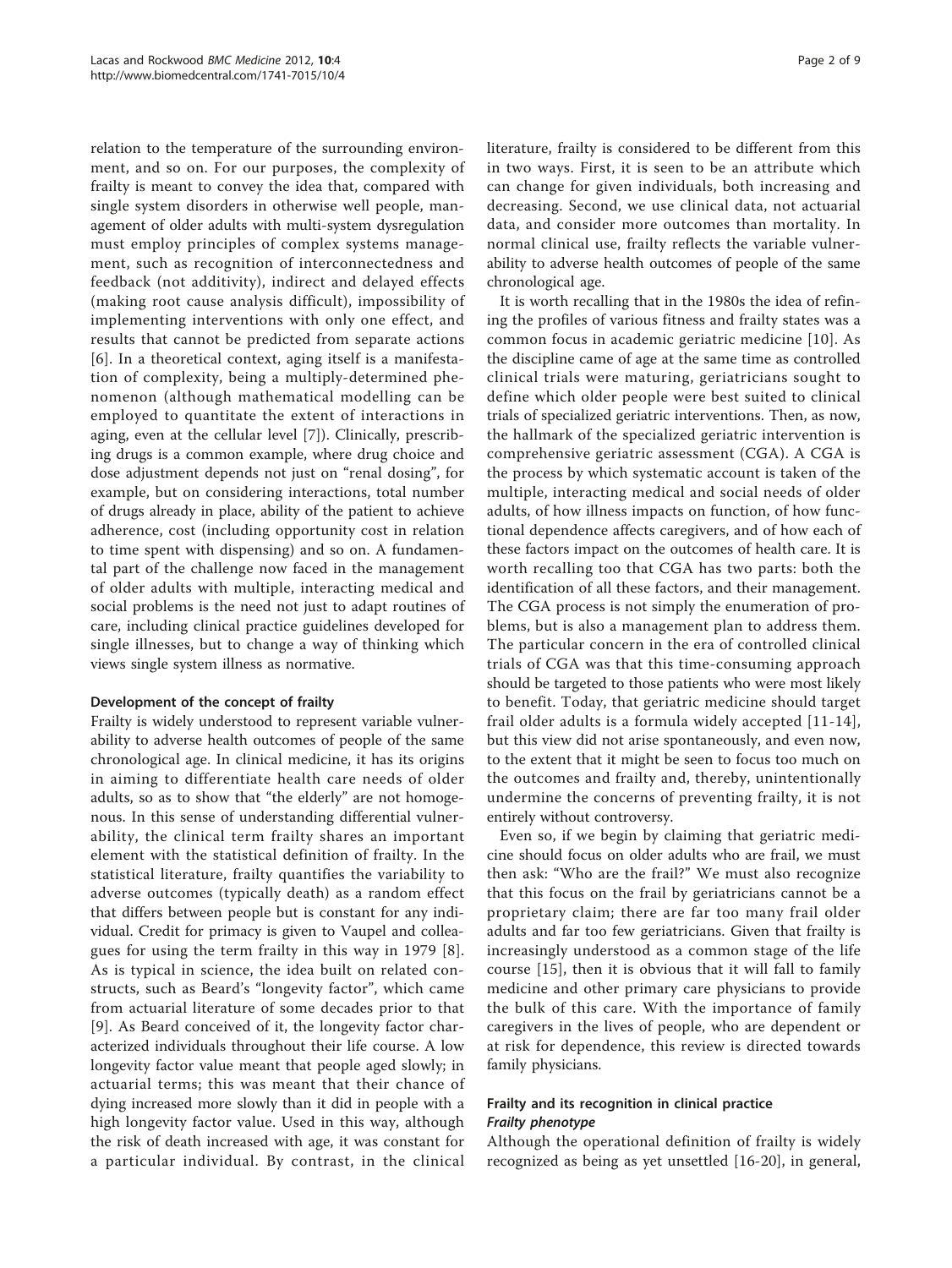two approaches predominate. The most widely cited is the frailty phenotype [\[21\]](#page-6-0), in which in any individual frailty can be recognized by the presence of at least three of five particular deficits, specified as: measured slow walking speed, measured impaired grip strength, self-reports of declining activity levels, exhaustion and unintended weight loss (this last can also be measured if longitudinal data are available). People with three or more of these deficits are said to be frail and those with none are said to be robust. The term "pre-frail" is used when only one or two of these deficits is present. The originators of this consensus operational definition were motivated in large measure by the need to identify a group of people who would conform to the essence of the definition of frailty (that is, who would demonstrate an increased risk of adverse health outcomes) but who would be both clinically recognizable and not otherwise definable as being disabled (on which other operational definition then extant rested [[22\]](#page-6-0) or as having multiple co-morbid illnesses.)

# The frailty index and its variants

Another approach to measuring frailty is to employ a frailty index, which is a count of health deficits. A health deficit can be any clinical symptom, sign, disease, disability, or laboratory, imaging or electrodiagnostic abnormality. The rationale for counting deficits is straight forward: the more things which an individual has wrong with them, that is, the more deficits which they accumulate, the greater their risk of an adverse health outcome. In this sense, and recalling that the idea of frailty is meant to better grade the risk of adverse health outcomes amongst people of the same age, the more deficits that someone has, the frailer they are. There are notably few restrictions on what can be counted as a health deficit, even though in different studies, which used only self-report, or mostly clinical data or some combination of self-report, observer assessed and test data [\[23\]](#page-6-0), similar estimates of prevalence and risk have been demonstrated. Usually, at least 30 items are included in a frailty index, making it useful for secondary analyses of existing databases, including electronic medical records [[24](#page-6-0)].

To develop a frailty index from existing clinical records requires assessing which variables might be considered as health deficits. Some guidelines, for which items should be included, are best followed [\[25\]](#page-6-0). In general, however, to be included, a health deficit should be acquired, age-associated and associated with an adverse outcome. Recent commentators are right to point out that the number of deficits included in a frailty index, (usually 30 or more), is as important as the nature of any one of them [[26\]](#page-6-0). For example, hypertension meets all these criteria. If green eye colour were somehow found to be associated with poor health, it would not be included, because it is neither acquired nor age associated. Another criterion is that the deficit not saturate too early, that is, that it not be present in all or most people (a reasonable criterion for saturation appears to be about 80%, that is, any deficit present in more than 80% of people simply adds a number to both the numerator and the denominator and, thereby, does not help grade risk). Often the saturation rule is context dependent. For example, in developing a frailty index to track health risk in a group of people who all live in an assisted living facility, there is little point in counting dependence in Instrumental Activities of Daily Living (IADLs), because that is a criterion for admission and so everyone in this group would have it. By contrast, if the intent was to develop a frailty index to stratify risk in people who present to an acute care hospital, then knowing IADL dependence would be clearly important, as those with such dependence would be at higher risk than those who were IADL independent [[27\]](#page-6-0).

Although the idea of counting deficits is simple, it gives rise to results which are neither trivial nor obvious. For example, in several studies, deficits consistently accumulated exponentially with age, at an average relative rate of about three percent per year on a log scale. This has held both in countries in the West [[24\]](#page-6-0), and in China, even though the mortality associated with any degree of frailty is higher in the latter than in the former [[28-](#page-6-0)[30\]](#page-7-0). When considering how to adapt a frailty index to work in a primary care practice, it is worth noting that this consistency of result was obtained across many different constructions of the frailty index. Briefly, reflecting availability of items, different numbers of variables (from 20 to 130) and different variables themselves were used in the different datasets. What is more, not every dataset had equivalent items; the health variables contained in each dataset notably varied in how many functional disabilities, diagnoses and medications they recorded [\[24\]](#page-6-0). Even so, in each dataset, increasing values of the frailty index were highly associated with an increased risk of death. When both are combined in a multivariable model, in each case, the frailty index has always better predicted mortality than has age. This approach to counting deficits as a means of distinguishing risk amongst older adults has been independently confirmed in several studies [\[31-36](#page-7-0)].

In general, at any given age, women on average have more deficits than do men. Even so, although their risk increases with increasing values of the frailty index, for any given frailty index value, the risk of adverse outcomes is lower for women than for men [[24](#page-6-0)]. In this sense, women tolerate their deficits better than men do. The biological basis for this better tolerance of deficits by women has yet to be established, but the finding is robust, and implies a system effect. Several explanations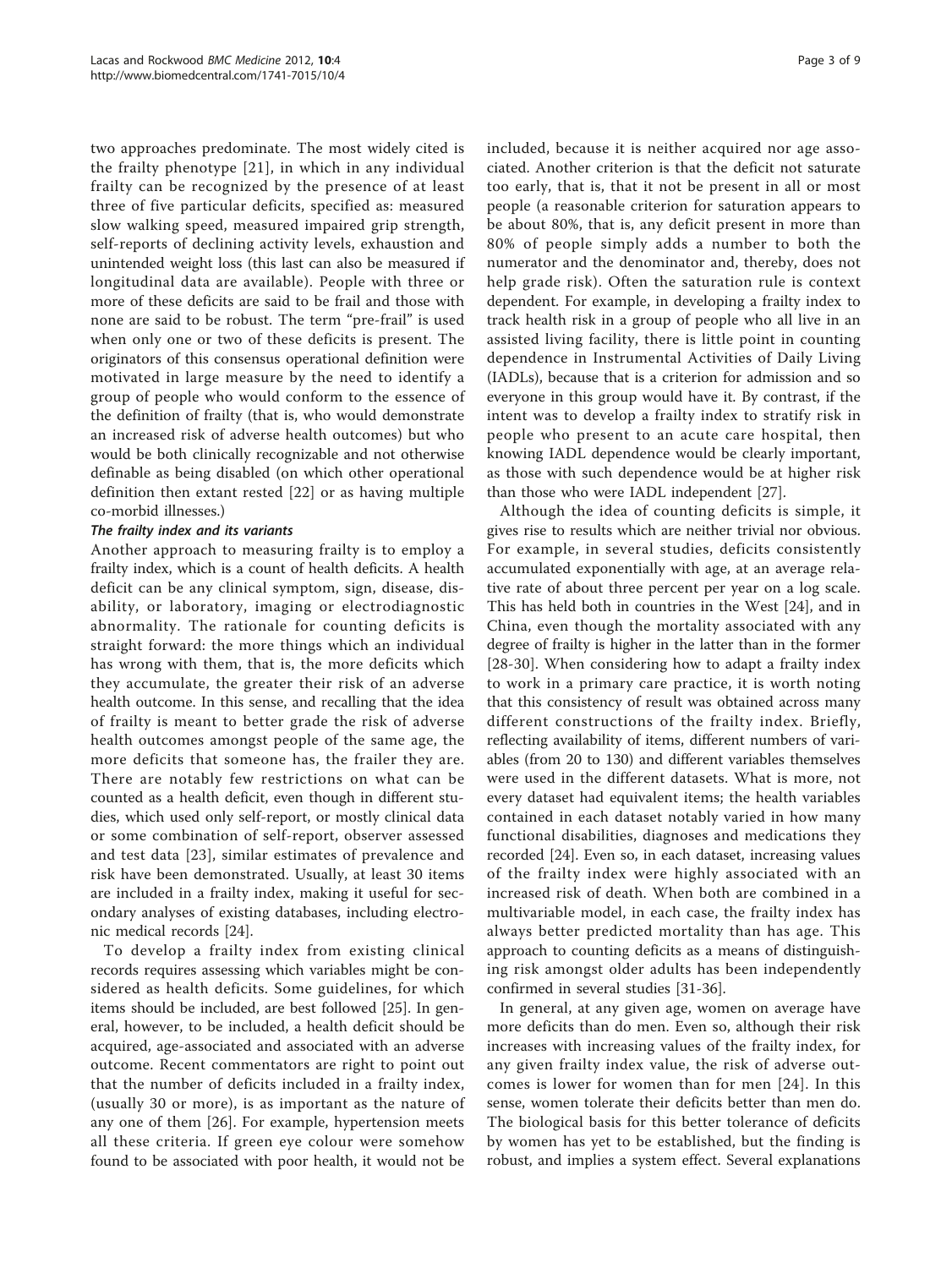have been proposed, including evolutionary trade-offs, such that the price of more optimal physiological functioning during youth is a lower threshold for system failure in old age [\[37](#page-7-0)].

Several variants of the frailty index exist. Typically, they have been shortened by employing statistical techniques (such as factor analysis) to reduce the number of variables which are considered, and often weigh some more than others to reflect their importance in prediction [[38-40\]](#page-7-0). In our experience, while a weighted frailty index will offer better prediction retrospectively, if it is tested in the same cohort in which it was derived, it typically fails to generalize with these weights to other samples [\[41](#page-7-0),[42](#page-7-0)]. For this reason, we tend to use index measures with more variables and to not weight them. In general, reproducibility of confidence limits is also lower when fewer variables are considered [\[43](#page-7-0)], and it is less easy to demonstrate grades of frailty, or to use modeling techniques, which give insight into mechanisms [[24\]](#page-6-0). For these reasons, we tend to favour a frailty index with multiple items. Even though it requires that more information is considered, this is not inappropriate when trying to assess what is wrong with patients who have complex illnesses. Other, shorter frailty indices also exist, such as the Study of Osteoporotic Fractures (SOF) index developed and cross validated by Ensrud and colleagues [\[40,44\]](#page-7-0). It measures three items (weight loss, inability to rise from a chair, and poor energy). In general, very short indices are less able to be used for evaluating complexity mathematically; also, they do not ensure that relevant data (such as which illnesses a person has, how they are treated, how they function, whether they are safe in transfers - a constellation sometimes referred to as multidimensional impairment [\[45](#page-7-0)]) are collected. Where other processes are in place to ensure that such information is incorporated into the types of decisions for which a frailty measure might be useful (for example, suitability for invasive or toxic procedures, need to hospitalize or institutionalize) then this may be less a concern. One caveat when using abbreviated or simplified frailty screens is that people who cannot perform performance measures should be seen as especially at risk, and not as having "missing data", which is a common practice in epidemiological studies, and can also be the case where protocols require adherence to specific measures [\[46](#page-7-0)].

There are notable contrasts between the frailty phenotype [\[21](#page-6-0)] and the frailty index [[24\]](#page-6-0) approaches. Whereas the frailty phenotype *highly specifies* which items should be included in defining frailty, the frailty index approach hardly specifies which items to include. However, the frailty phenotype and index approaches also have much in common. It is interesting to note that the five items used in the phenotype definition can be combined in an index (from 0 to 5). Although frailty is less commonly graded by this approach, a dose response can be demonstrated. A dose response has also been shown for the three-item SOF index, based on phenotype items [[40](#page-7-0)]. Even so, using just a few items is insensitive to early stages of risk, and typically shows ceiling effects, in contrast to the submaximal limit which has been demonstrated by the frailty index measures that consist of 20 or more deficits [[24\]](#page-6-0). In many situations, however, doing even a few things might well be better than leaving such items entirely unassessed. Although the threeitem SOF frailty index has been validated against the five phenotypic items, clinical trials of abbreviated versus more comprehensive assessments would be helpful.

# Does recognizing frailty improve clinical care?

Identifying frailty is the first step, but, as above, ultimately the question that must be addressed is whether recognizing frailty in primary care aids in the management of people who are frail. It is widely accepted that it is worth knowing about frailty as a means of improving care, although trials of frailty recognition versus operating without the construct are lacking [[18,](#page-6-0)[47](#page-7-0)-[51](#page-7-0)]. Frailty has been shown to be an independent marker for worse outcomes following surgery, including postoperative complications, mortality, length of stay and discharge to care facilities [[52-54](#page-7-0)]. As such, frailty has been proposed as an additional component of pre-operative risk classification and as a guide in informed decision making for patients and families. Afilalo and colleagues reviewed studies of frailty and cardiovascular disease [[55\]](#page-7-0). They identified that frailty confers an increased mortality risk. They too propose that frailty could be used to better define prognosis in frail patients with cardiovascular disease. Singh and colleagues explicitly call for early identification of frailty amongst patients with cardiac disease to help tailor decision making, optimization of other comorbidities and frame discussions about prognosis and goals of care with patients and their families [[56\]](#page-7-0). Frailty has also been identified as an independent marker for worse outcomes in patients discharged from the emergency department [[57\]](#page-7-0). Frailty conferred an increased risk of death, hospitalization, and admission to a long term care facility in the 30 days after discharge. Extrapolating from this finding, frailty could again be a key feature, if identified in the emergency department setting, which might frame target interventions and medical decision making. Robinson and colleagues looked specifically at the healthcare cost associated with surgery and the relationship to a patient's frailty. They found a clear relationship between increased frailty and increased costs, not just at the time of hospitalization for surgery, but at six months post discharge [[58\]](#page-7-0). Pulignano and colleagues identified that moderately frail patients with heart failure benefited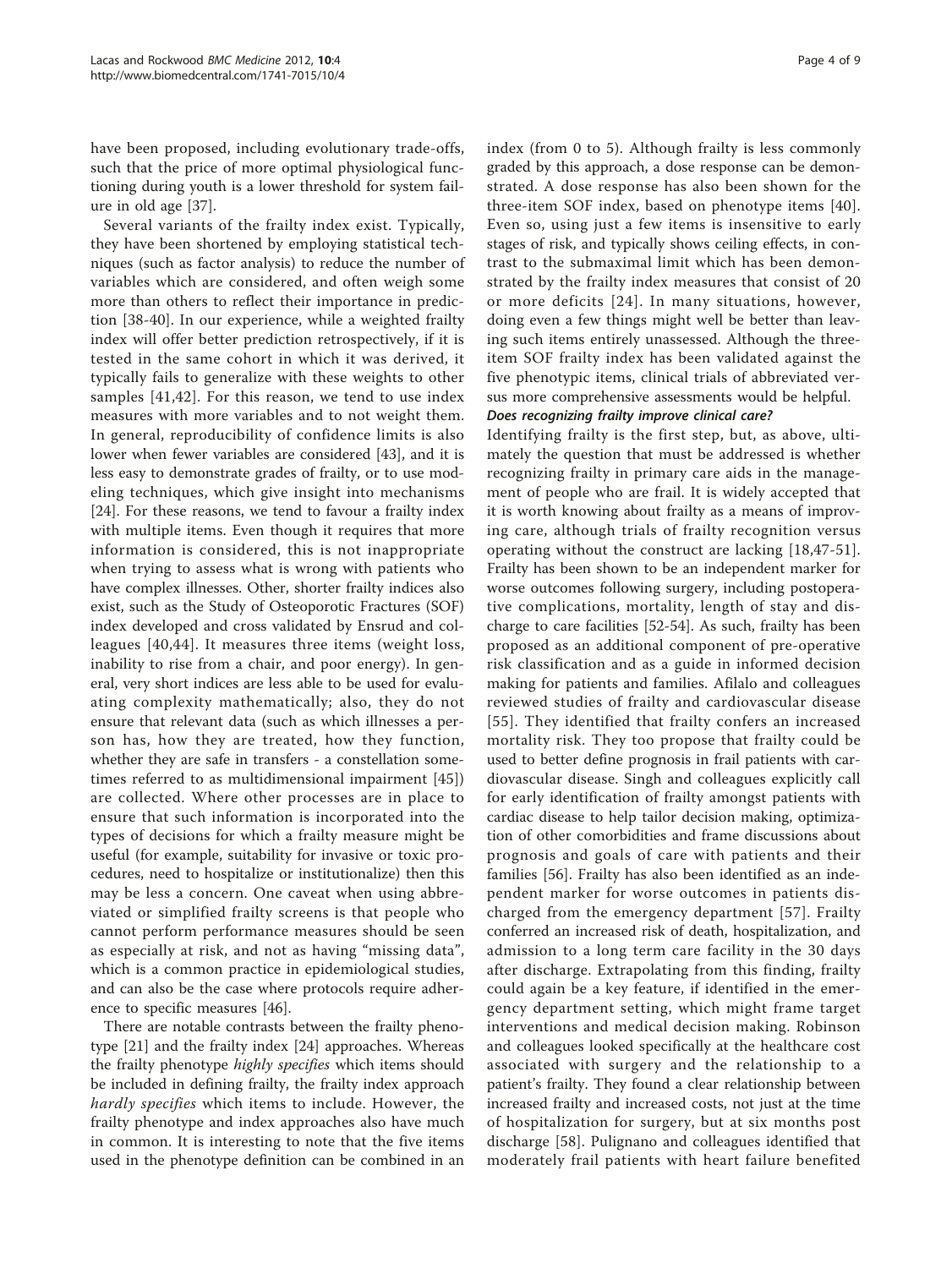from a targeted intervention with improved clinical outcomes and improved healthcare costs [[59\]](#page-7-0). Not only does identifying frailty alter health outcomes, but it has been shown that identifying frailty in primary care allows for targeted interventions that reduce cost [\[60\]](#page-7-0).

In the family medicine setting many medical decisions revolve around preventive health manoeuvres, such as screening tests or investigations. Identifying frailty would allow for these discussions to be more appropriately targeted to patients who might live to see benefit from screening tests [[61\]](#page-7-0). Strict definitions of life expectancy often do not incorporate the increased risk of mortality conferred by frailty, thus making conversations about screening less applicable. Braithwaite et al. present an updated framework that incorporates frailty that can be used in clinical practice to inform decisions around screening tests [[61\]](#page-7-0). Although it still requires further development, their model does point towards the benefit of incorporating frailty into clinical decision making for frail patients. Ultimately clinicians may be left with a roster of screening tests that may confer benefit to their frail older patients, and a more defined list of what is unlikely to be of benefit or even likely to cause harm. The benefits of informed decision making that arise from identifying frail patients are not only limited to preventive health discussions. Including frailty in the informed decision making for any medical intervention has the potential to provide important information for both clinician and patient and will allow more rational and informed decisions [\[49\]](#page-7-0). Frailty provides a framework for discussion about goals of care, including end of life care goals. It may encourage proactive planning on the part of the physician and the patient and their family due to the sense of imminent morbidity and ultimately mortality that accompanies frailty [[62\]](#page-7-0).

On this background, it seems reasonable to suggest that identifying frailty is helpful in clinical decision making, even if at the present we lack trials to show that this changes outcomes [[63](#page-7-0)]. Identifying frailty flags increased risks for complications and mortality with invasive interventions, thus empowering the physician to have appropriate conversations about potential risks and benefits with the patient and family. It allows primary care physicians to make informed recommendations and decisions around preventive and screening interventions, and, thereby, has the potential to decrease unnecessary or harmful medical testing. It provides a framework for conversations around end of life care and goals of care. It also provides a language and framework that primary care physicians can use to describe challenging complex patients who present in variable clinical states, but who are all in the common stage known as frailty. Unfortunately, integrating the identification of frailty and use of frailty as a diagnostic category has been minimally developed in family medicine.

# Concept of frailty in primary care

A review of the literature reveals that frailty in primary care is a topic in its infancy. Pub Med was systematically searched for articles with key words "primary care" or "family medicine" and "frailty". Search results were limited to the English language, adults over age 65, and articles published since 1990. With these requirements, as of 4 October 2011, 45 papers fit the criteria. The abstracts of the articles returned on the search were reviewed for relevance to family medicine or primary care. Specifically, articles were chosen if the study was in a primary care setting, the interventions were performed by a primary care provider and the patient population was a broad frail patient group, rather than a specific subtype of frail patient with targeted diseases. Any of the articles with high relevance were then reviewed and any key references that were relevant to family medicine or primary care and frailty were examined. While De Lepeleire's "Frailty: an emerging concept for general practice" directly addresses the potential for frailty as a concept to be utilized in primary care, for the most part frailty and its application as a concept in family medicine are minimally developed [[51](#page-7-0)].

Many of the studies that fall under "primary care" and "frailty" utilize or test screening tools that are not directly applicable to a family physician's office or that are still in the preliminary phases of development. Many are in the phase of identifying which factors could be used to identify frailty, but do not actually test the application in primary care [\[64](#page-7-0)-[66\]](#page-7-0). Other articles extrapolate from research conditions and propose the feasibility in a family medicine setting. A recent report using the Edmonton Frail Scale [\[67\]](#page-7-0) is one such example [\[68\]](#page-7-0). Many studies use various methods to screen for frailty including questionnaires and established frailty criteria, as a way to identify groups of patients for further interventions [[66](#page-7-0),[69\]](#page-7-0). The applicability of these screening techniques in a family physician's office largely has not been studied except by Cavazzini and colleagues who tested the hypothesis that primary care physicians can easily screen for poor lower extremity function in the daily routine of their clinics [[70\]](#page-7-0). They concluded from their small sample of 23 physicians that this was feasible. This study was expanded on in the Frasi trial in which 39 primary care physicians used the Short Physical Performance Battery, previously tested by Cavazzini, to identify frail older patients who were in for a routine visit to their primary care doctor [\[71](#page-7-0)]. The SHARE Fraily Index is another tool which is meant to facilitate screening for frailty in primary care [[72\]](#page-7-0). A web-based calculator was developed that would determine a frailty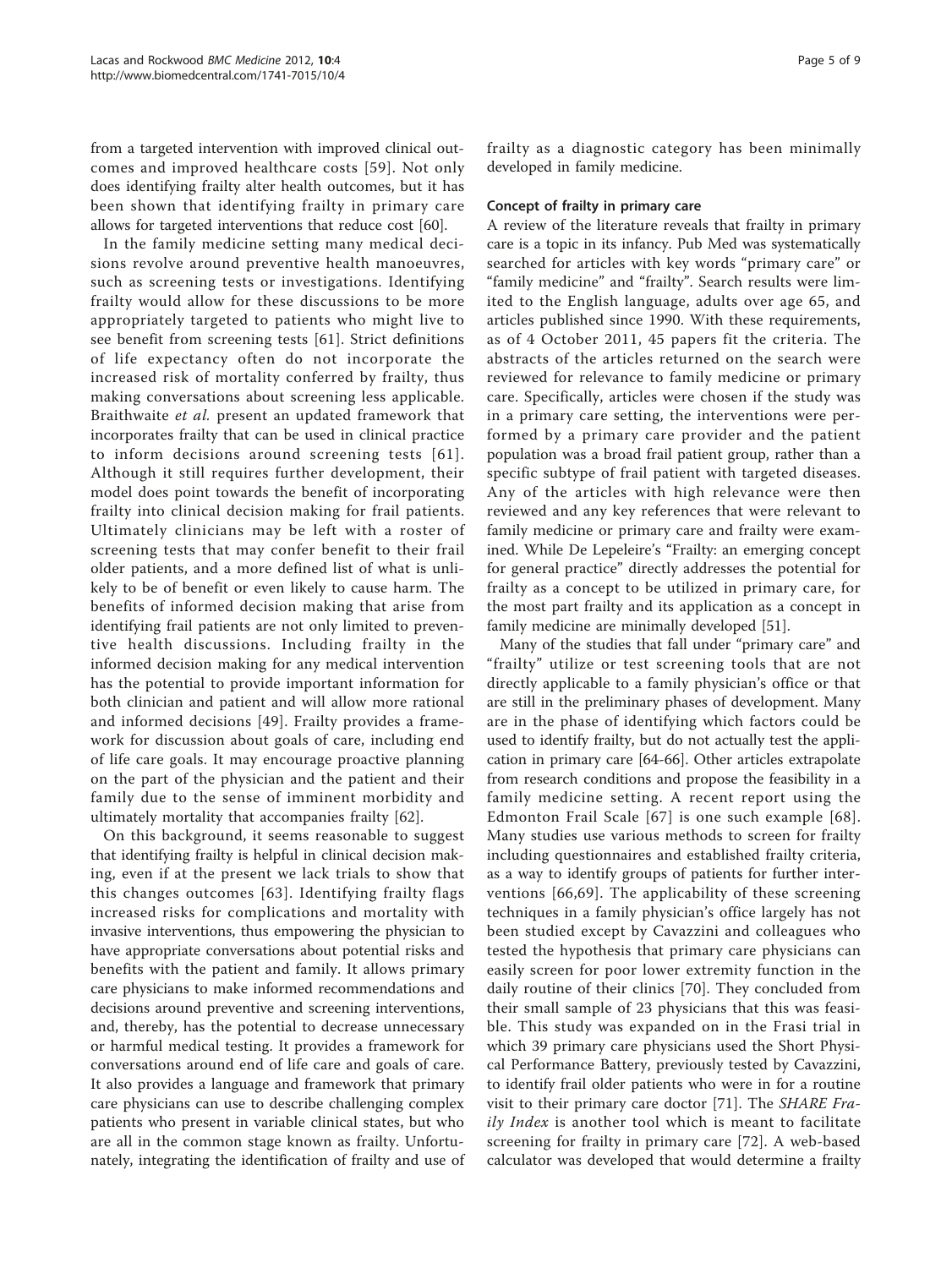class when a primary care physician inputs five particular measurements pertaining to their patient. Like many others this tool was developed in the research realm and not tested in a primary care clinic setting for acceptability and ease of use. Other groups have tried to use alternate markers for identifying frail patients. Maly et al. have published a preliminary report that tried to identify what screening questions could be used to better identify which frail older people in the outpatient setting would benefit from further Comprehensive Geriatric Assessment [[73](#page-7-0)]. They hypothesized that abnormal results on validated screening measures for geriatric syndromes might serve as a proxy for frailty. While they recognize that further work is needed to clarify these questions, if screening questions were proven to be surrogate markers they might be feasibly incorporated in primary care settings.

No clear winner emerges from the slim field of studies that test the accessibility and applicability of screening tests for frailty in family medicine [[74\]](#page-7-0). Certainly, as many of the authors have stated, work in the field of frailty in primary care, and more specifically what tools to use to allow family physicians to quickly and reliably identify their frail older patients, is just beginning. More studies are needed to explicitly look at the feasibility of screening tools in the family medicine setting and even more broadly speaking, how to encourage the adoption of the concept of frailty by family physicians and then, how to allow it to inform management. Even so, it is important to note that a lot of research, touching essentially the same questions in primary care [\[75](#page-7-0)-[79\]](#page-8-0), might be neglected, only to be rediscovered - if not outright lost - in "new" research that screens for frailty. If frailty tools are harder to implement in primary care, then there will be no net benefit. On the other hand, to the extent that current instruments might duplicate what is essential to know in evaluating fitness and frailty, and that the range might adequately be covered by a single comprehensive assessment, this may be less a concern than might be imagined. Clearly, studies comparing multi-part, hierarchical staged tools would be useful. In general, the concept of high order functions, which integrate across many bodily systems, such as mobility, balance, function, attention, self-efficacy and social interaction (these are sometimes referred to as "state variables" [[24\]](#page-6-0)) could serve as useful means to track the overall state of health, broadly construed.

# Family Medicine as specialty has advantage to understanding frailty

Family physicians are already well poised to incorporate the concept of frailty into the care of their older patients. The philosophy of family medicine encourages a patient centered approach that takes into account individual goals of care, beliefs, preferences, social context and patients' experiences of illness. As such, the concept of frailty would allow for an expansion of these core values and skills when caring for the frail older people. It would allow family physicians to use a framework they are already comfortable using and apply it to a patient population that often feels overwhelming. By naming the complexity, that is, naming the vague feeling of concern, futility and challenge that often accompanies caring for the frail older person in a busy family physician's office, the physician can begin making clinical decisions and treatment recommendations in the context of frailty and its accompanying risks. It could also allow for more targeted interventions and avoidance of inappropriate ones. Moreover, adopting the concept of frailty in primary care has the potential to allow earlier identification of patients who are at risk and who are moving in and out of the frailty continuum. Again family medicine is well positioned to act on identifying those at risk for frailty [[60](#page-7-0)]; this is an area in which further research is needed, but where little is likely to be lost by at least recognizing the complexity of their needs. Preventive medicine is a core component of primary care and family medicine, and if frailty was understood to be amendable to preventive measures it could be incorporated into the existing preventive medicine framework. This equally applies to secondary and tertiary prevention, especially in relation to the increased rate of adverse outcomes which arise when complex interventions are undertaken in people whose functional status and frailty go unrecognized [[52](#page-7-0)[,80\]](#page-8-0). As much of this information is readily known by primary care physicians, but typically does not make it way into preoperative assessments, there would appear to be a very useful, if often under-exploited role, for the primary care physician in the assessment of pre-operative risk, especially in patients undergoing elective procedures, including chemotherapy [[81\]](#page-8-0).

Family physicians are well poised to identify frail patients in their practice. Doing so will allow focused interventions and recommendations about medical management. There is good evidence that identifying frail patients will improve clinical outcomes and there is increasing evidence that it is cost effective. The final barrier of finding a method that is feasible for use in primary care, but comprehensive enough to allow nonarbitrary decisions to be made and justified requires further study. For now, addressing frailty in some way is clearly preferable to not addressing it at all. The discipline of using the result of the frailty assessment to develop pragmatic care plans would seem to favour basing a frailty assessment on enough information needed to make care better.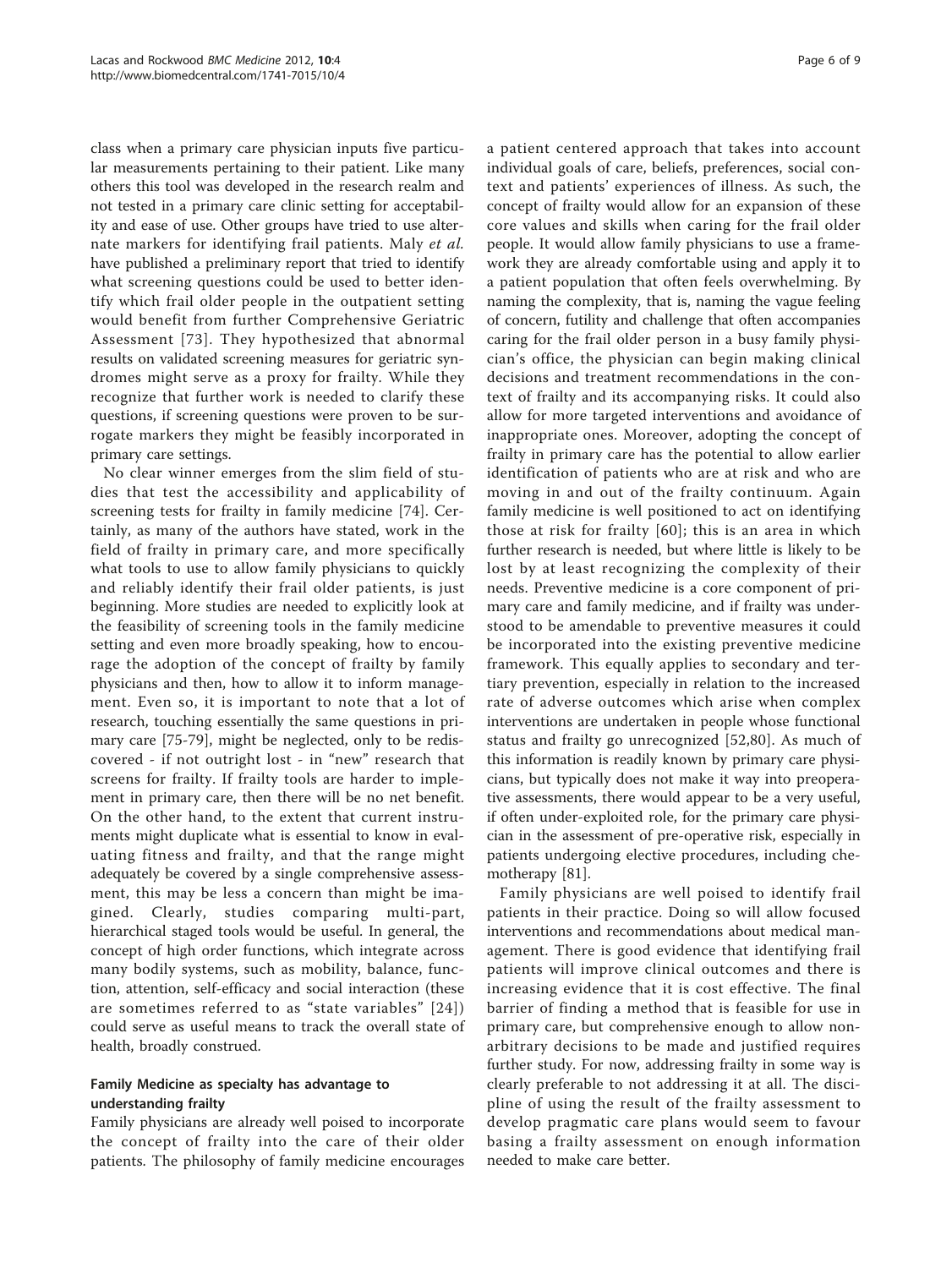# <span id="page-6-0"></span>Conclusion

This review has drawn to attention how the complexity of frailty is a challenge to traditional health care delivery, which often is based on a single diagnosis. In this regard, primary care medicine is better placed than many other specialties, in having a greater focus on the patient. This has also drawn to attention the critical role for primary care physicians in the management of older adults who are frail. This is not making a virtue of necessity (there being too few geriatricians) but in recognition that for many people an extended period of frailty will be an important part of their life course, which needs to be managed appropriately, and that the thoughtful focus on the person and not just their illnesses is a hallmark of proper primary care. Further study needs to occur to develop and test tools for frailty screening in the primary care setting. Once these tools are developed, frailty as a diagnostic category with the accompanying risks and poor prognosis can be incorporated into many clinical decisions and discussions. Ultimately the goal of facilitating the identification of frail patients in the primary care setting is to improve the quality of sensible patient centered care provided to frail older patients.

#### Abbreviations

CGA: comprehensive geriatric assessment; IADL: Instrumental Activities of Daily Living; SOF: Study of Osteoporotic Fractures

#### Acknowledgements

Kenneth Rockwood receives career support from the Dalhousie Medical Research Foundation as the Kathryn Allen Weldon Professor of Alzheimer Research and operating and program grant support from the Canadian Institutes of Health Research and the Fountain Innovation Fund of the Queen Elizabeth II Health Science Foundation.

#### Author details

<sup>1</sup>Department of Family Medicine, Dalhousie University, Halifax, NS, Canada. 2 Department of Medicine (Division of Geriatric Medicine) Dalhousie University, Halifax, NS, Canada.

#### Authors' contributions

The authors contributed equally to the drafting and revising of this paper and have read and approved the final manuscript.

#### Competing interests

The authors declare that they have no competing interests. Kenneth Rockwood receives career support from the Dalhousie Medical Research Foundation as the Kathryn Allen Weldon Professor of Alzheimer research. He has applied for funding to commercialize a version of the frailty index.

#### Received: 22 August 2011 Accepted: 11 January 2012 Published: 11 January 2012

#### References

- 1. McGeorge SJ: [Unravelling the differences between complexity and frailty](http://www.ncbi.nlm.nih.gov/pubmed/21214686?dopt=Abstract) [in old age: findings from a constructivist grounded theory study.](http://www.ncbi.nlm.nih.gov/pubmed/21214686?dopt=Abstract) J Psychiatr Ment Health Nurs 2011, 18:67-73.
- Kirkwood TB: [Changing complexity in aging: a metric not an hypothesis.](http://www.ncbi.nlm.nih.gov/pubmed/11755013?dopt=Abstract) Neurobiol Aging 2002, 23:21-22.
- 3. Kang HG, Costa MD, Priplata AA, Starobinets OV, Goldberger AL, Peng CK, Kiely DK, Cupples LA, Lipsitz LA: [Frailty and the degradation of complex](http://www.ncbi.nlm.nih.gov/pubmed/19679739?dopt=Abstract) [balance dynamics during a dual-task protocol.](http://www.ncbi.nlm.nih.gov/pubmed/19679739?dopt=Abstract) J Gerontol A Biol Sci Med Sci 2009, 64:1304-1311.
- 4. Fried LP, Xue QL, Cappola AR, Ferrucci L, Chaves P, Varadhan R, Guralnik JM, Leng SX, Semba RD, Walston JD, Blaum CS, Bandeen-Roche K: [Nonlinear](http://www.ncbi.nlm.nih.gov/pubmed/19567825?dopt=Abstract) [multisystem physiological dysregulation associated with frailty in older](http://www.ncbi.nlm.nih.gov/pubmed/19567825?dopt=Abstract) [women: implications for etiology and treatment.](http://www.ncbi.nlm.nih.gov/pubmed/19567825?dopt=Abstract) J Gerontol A Biol Sci Med Sci 2009, 64:1049-1057.
- 5. Rockwood K, Mitnitski A: Frailty, fitness and the mathematics of deficit accumulation. Rev Clin Gerotnol 2007, 17:1-12.
- 6. Jervis R: System Effects. Complexity in Political and Social Life Princeton, NJ: Princeton University Press; 1997, 23-38.
- 7. Kirkwood TB: [Systems biology of ageing and longevity.](http://www.ncbi.nlm.nih.gov/pubmed/21115531?dopt=Abstract) Philos Trans R Soc Lond B Biol Sci 2011, 366:64-70.
- 8. Vaupel JW, Manton KG, Stallard E: [The impact of heterogeneity in](http://www.ncbi.nlm.nih.gov/pubmed/510638?dopt=Abstract) [individual frailty on the dynamics of mortality.](http://www.ncbi.nlm.nih.gov/pubmed/510638?dopt=Abstract) Demography 1979, 16:439-454.
- 9. Beard RE: Some aspects of theories of mortality cause of death analysis, forecasting and stochastic processes. In Biological Aspects of Demography. Edited by: Brass W. London: Taylor 1971:557-568.
- 10. Rubenstein LZ, Goodwin M, Hadley E, Patten SK, Rempusheski VF, Reuben D, Winograd CH: [Working group recommendations: targeting](http://www.ncbi.nlm.nih.gov/pubmed/1885876?dopt=Abstract) [criteria for geriatric evaluation and management research.](http://www.ncbi.nlm.nih.gov/pubmed/1885876?dopt=Abstract) J Am Geriatr Soc 1991, 39:37S-41S.
- 11. Conroy S: [Defining frailty the Holy Grail of geriatric medicine.](http://www.ncbi.nlm.nih.gov/pubmed/19300887?dopt=Abstract) J Nutr Health Aging 2009, 13:389.
- 12. Rockwood K, Fox RA, Stolee P, Robertson D, Beattie BL: [Frailty in elderly](http://www.ncbi.nlm.nih.gov/pubmed/8313261?dopt=Abstract) [people: an evolving concept.](http://www.ncbi.nlm.nih.gov/pubmed/8313261?dopt=Abstract) CMAJ 1994, 150:489-495.
- 13. Fried LP, Darer J, Walston J: Frailty. In Geriatric Medicine: An Evidence-Based Approach.. 4 edition. Edited by: Cassel CK, Leipzig RM, Cohen HJ, Larson EB, Meier DE. New York: Springer-Verlag; 2003:1067-1078.
- 14. American Geriatrics Society: Comprehensive geriatric assessment position statement on long term care. Ann Longterm Care 2006, 14:34-35.
- 15. Gill TM, Gahbauer EA, Han L, Allore HC: Trajectories in the last year of life. N Eng J Med 2010, 362:1173-1180.
- 16. Fairhall N, Langron C, Sherrington C, Lord SR, Kurrle SE, Lockwood K, Monaghan N, Aggar C, Gill L, Cameron ID: [A guide to treating frailty.](http://www.ncbi.nlm.nih.gov/pubmed/21733149?dopt=Abstract) BMC Med 2011, 9:83.
- 17. Pel-Littel RE, Schuurmans MJ, Emmelot-Vonk MH, Verhaar HJ: [Frailty:](http://www.ncbi.nlm.nih.gov/pubmed/19300888?dopt=Abstract) [defining and measuring of a concept.](http://www.ncbi.nlm.nih.gov/pubmed/19300888?dopt=Abstract) J Nutr Health Aging 2009, 13:390-394.
- 18. Crome P, Lally F: [Frailty: joining the giants.](http://www.ncbi.nlm.nih.gov/pubmed/21540170?dopt=Abstract) CMAJ 2011, 183:889-890.
- 19. Abellan van Kan G, Rolland Y, Houles M, Gillette-Guyonnet S, Soto M, Vellas B: [The assessment of frailty in older adults.](http://www.ncbi.nlm.nih.gov/pubmed/20497846?dopt=Abstract) Clin Geriatr Med 2010, 26:275-286.
- 20. Singh M, Alexander K, Rogers VL, Rihal CS, Whitson HE, Lerman A, Jahangir A, Nair KS: Frailty and it potential relevance to cardiovascular care. Mayo Clin Proc 2008, 83:114611-53.
- 21. Fried LP, Tangen CM, Walston J, Newman AB, Hirsch C, Gottdiener J, Seeman T, Tracy R, Kop WJ, Burke G, McBurnie MA, Cardiovascular Health Study Collaborative Research Group: [Frailty in older adults: evidence for a](http://www.ncbi.nlm.nih.gov/pubmed/11253156?dopt=Abstract) [phenotype.](http://www.ncbi.nlm.nih.gov/pubmed/11253156?dopt=Abstract) J Gerontol A Biol Sci Med Sci 2001, 56:M146-156.
- 22. Rockwood K, Stadnyk K, MacKnight C, McDowell I, Hebert R, Hogan DB: [A](http://www.ncbi.nlm.nih.gov/pubmed/9923878?dopt=Abstract) [brief clinical instrument to classify frailty in elderly people.](http://www.ncbi.nlm.nih.gov/pubmed/9923878?dopt=Abstract) Lancet 1999, 353:205-206.
- 23. Mitnitski A, Song X, Skoog I, Broe GA, Cox JL, Grunfeld E, Rockwood K: [Relative fitness and frailty of elderly men and women in developed](http://www.ncbi.nlm.nih.gov/pubmed/16398907?dopt=Abstract) [countries and their relationship with mortality.](http://www.ncbi.nlm.nih.gov/pubmed/16398907?dopt=Abstract) J Am Geriatr Soc 2005, 53:2184-2189.
- 24. Rockwood K, Mitnitski A: [Frailty defined by deficit accumulation and](http://www.ncbi.nlm.nih.gov/pubmed/21093719?dopt=Abstract) [geriatric medicine defined by frailty.](http://www.ncbi.nlm.nih.gov/pubmed/21093719?dopt=Abstract) Clin Geriatr Med 2011, 27:17-26.
- 25. Searle SD, Mitnitski A, Gahbauer EA, Gill TM, Rockwood K: [A standard](http://www.ncbi.nlm.nih.gov/pubmed/18826625?dopt=Abstract) [procedure for creating a frailty index.](http://www.ncbi.nlm.nih.gov/pubmed/18826625?dopt=Abstract) BMC Geriatr 2008, 8:24.
- 26. Lindley RI: Drug trials for older people. J Gerotol A Biol Sci Med Sci 2011.
- 27. Rockwood K, Song X, MacKnight C, Bergman H, Hogan DB, McDowell I, Mitnitski A: [A global clinical measure of fitness and frailty in elderly](http://www.ncbi.nlm.nih.gov/pubmed/16129869?dopt=Abstract) [people.](http://www.ncbi.nlm.nih.gov/pubmed/16129869?dopt=Abstract) CMAJ 2005, 173:489-495.
- 28. Gu D, Dupre ME, Sautter J, Zhu H, Liu Y, Yi Z: [Frailty and mortality among](http://www.ncbi.nlm.nih.gov/pubmed/19196691?dopt=Abstract) [Chinese at advanced ages.](http://www.ncbi.nlm.nih.gov/pubmed/19196691?dopt=Abstract) J Gerontol B Psychol Sci Soc Sci 2009, 64:279-289.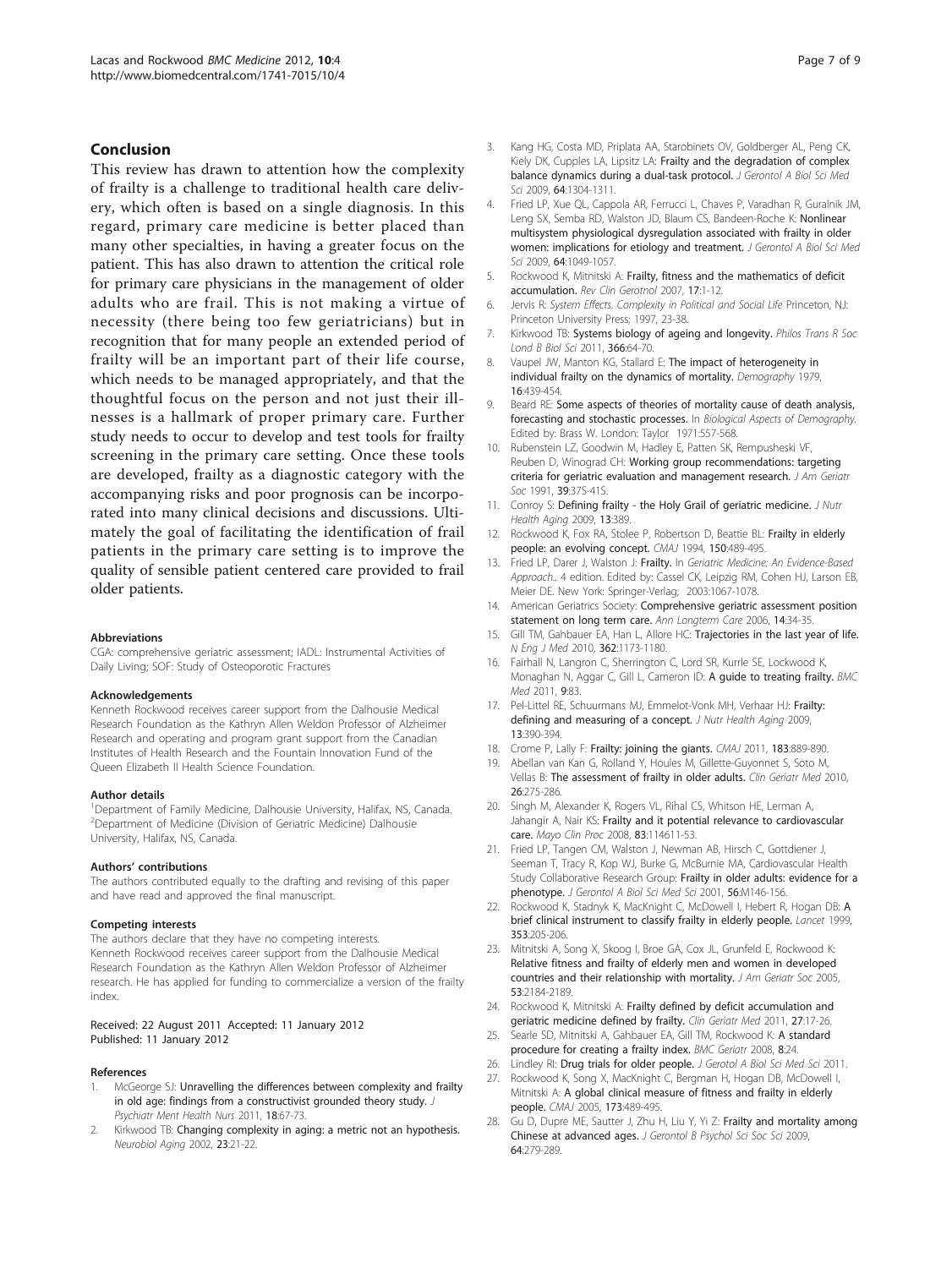- <span id="page-7-0"></span>29. Mitnitski A, Song X, Rockwood K: [Improvement and decline in health](http://www.ncbi.nlm.nih.gov/pubmed/17855035?dopt=Abstract) [status from late middle age: modeling age-related changes in deficit](http://www.ncbi.nlm.nih.gov/pubmed/17855035?dopt=Abstract) [accumulation.](http://www.ncbi.nlm.nih.gov/pubmed/17855035?dopt=Abstract) Exp Gerontol 2007, 42:1109-1115.
- 30. Shi J, Song X, Yu P, Tang Z, Mitnitski A, Fang X, Rockwood K: Analysis of frailty and survival from late middle age in the Beijing Longitudinal Study of Aging. BMC Geriatr 2001, 11:17.
- 31. Kulminski AM, Ukraintseva SV, Kulminskaya IV, Arbeev KG, Land K, Yashin AI: [Cumulative deficits better characterize susceptibility to death in elderly](http://www.ncbi.nlm.nih.gov/pubmed/18363679?dopt=Abstract) [people than phenotypic frailty: lessons from the Cardiovascular Health](http://www.ncbi.nlm.nih.gov/pubmed/18363679?dopt=Abstract) [Study.](http://www.ncbi.nlm.nih.gov/pubmed/18363679?dopt=Abstract) J Am Geriatr Soc 2008, 56:898-903.
- 32. Kulminski AM, Arbeev KG, Christensen K, Mayeux R, Newman AB, Province MA, Hadley EC, Rossi W, Perls TT, Elo IT, Yashin AI: [Do gender,](http://www.ncbi.nlm.nih.gov/pubmed/21463647?dopt=Abstract) [disability and morbidity affect aging rate in the LLFS? Application of](http://www.ncbi.nlm.nih.gov/pubmed/21463647?dopt=Abstract) [indices of cumulative deficits.](http://www.ncbi.nlm.nih.gov/pubmed/21463647?dopt=Abstract) Mech Ageing Dev 2011, 132:195-201.
- 33. Goggins WB, Woo J, Sham A, Ho SC: [Frailty index as a measure of](http://www.ncbi.nlm.nih.gov/pubmed/16127111?dopt=Abstract) [biological age in a Chinese population.](http://www.ncbi.nlm.nih.gov/pubmed/16127111?dopt=Abstract) J Gerontol A Biol Sci Med Sci 2005, 60:1046-1051.
- 34. Yang Y, Lee LC: [Dynamics and heterogeneity in the process of human](http://www.ncbi.nlm.nih.gov/pubmed/20007299?dopt=Abstract) [frailty and aging: evidence from the U.S. older adult population.](http://www.ncbi.nlm.nih.gov/pubmed/20007299?dopt=Abstract) J Gerontol B Psychol Sci Soc Sci 2010, 65B:246-255.
- 35. Garcia-Gonzalez JJ, Garcia Pena C, Franco-Marina F, Gutierrez-Robledo LM: [A](http://www.ncbi.nlm.nih.gov/pubmed/19887005?dopt=Abstract) [frailty index to predict the mortality risk in a population of senior](http://www.ncbi.nlm.nih.gov/pubmed/19887005?dopt=Abstract) [Mexican adults.](http://www.ncbi.nlm.nih.gov/pubmed/19887005?dopt=Abstract) BMC Geriatr 2009, 9:47.
- 36. Dupre ME, Gu D, Warner DF, Yi Z: [Frailty and type of death among older](http://www.ncbi.nlm.nih.gov/pubmed/19359289?dopt=Abstract) [adults in China: prospective cohort study.](http://www.ncbi.nlm.nih.gov/pubmed/19359289?dopt=Abstract) BMJ 2009, 338:b1175.
- 37. Hubbard RE, Rockwood K: [Frailty in older women.](http://www.ncbi.nlm.nih.gov/pubmed/21570783?dopt=Abstract) Maturitas 2011, 69:203-207.
- 38. Ravaglia G, Forti P, Lucicesare A, Pisacane N, Rietti E, Patterson C: Development of an easy prognostic score for frailty outcomes in the aged. Age Ageing 2009, 37:161-166.
- 39. Kamaruzzaman S, Ploubidis GB, Fletcher A, Ebrahim S: [A reliable measure](http://www.ncbi.nlm.nih.gov/pubmed/21029450?dopt=Abstract) [of frailty for a community dwelling older population.](http://www.ncbi.nlm.nih.gov/pubmed/21029450?dopt=Abstract) Health Qual Life Outcomes 2010, 8:123.
- 40. Ensrud KE, Ewing SK, Cawthon PM, Fink HA, Taylor BC, Cauley JA, Dam TT, Marshall LM, Orwoll ES, Cummings SR: [Osteoporotic Fractures in Men](http://www.ncbi.nlm.nih.gov/pubmed/19245414?dopt=Abstract) [Research Group. A comparison of frailty indexes for the prediction of](http://www.ncbi.nlm.nih.gov/pubmed/19245414?dopt=Abstract) [falls, disability, fractures, and mortality in older men.](http://www.ncbi.nlm.nih.gov/pubmed/19245414?dopt=Abstract) J Am Geriatr Soc 2009, 57:492-498.
- 41. Song X, Mitnitski A, MacKnight C, Rockwood K: [Assessment of individual](http://www.ncbi.nlm.nih.gov/pubmed/15209659?dopt=Abstract) [risk of death using self-report data: an artificial neural network](http://www.ncbi.nlm.nih.gov/pubmed/15209659?dopt=Abstract) [compared with a frailty index.](http://www.ncbi.nlm.nih.gov/pubmed/15209659?dopt=Abstract) J Am Geriatr Soc 2004, 52:1180-1184.
- 42. Song X, Mitnitski A, Cox J, Rockwood K: [Comparison of machine learning](http://www.ncbi.nlm.nih.gov/pubmed/15360910?dopt=Abstract) [techniques with classical statistical models in predicting health](http://www.ncbi.nlm.nih.gov/pubmed/15360910?dopt=Abstract) [outcomes.](http://www.ncbi.nlm.nih.gov/pubmed/15360910?dopt=Abstract) Stud Health Technol Inform 2004, 107:736-740.
- 43. Rockwood K, Andrew M, Mitnitksi A: A comparison of two approaches to measuring frailty in elderly people. J Gerontol Med Sc 2007, 62A:738-743.
- 44. Ensrud KE, Ewing SK, Taylor BC, Fink HA, Cawthon PM, Stone KL, Hillier TA, Cauley JA, Hochberg MC, Rodondi N, Tracy JK, Cummings SR: [Comparison](http://www.ncbi.nlm.nih.gov/pubmed/18299493?dopt=Abstract) [of 2 frailty indexes for prediction of falls, disability, fractures, and death](http://www.ncbi.nlm.nih.gov/pubmed/18299493?dopt=Abstract) [in older women.](http://www.ncbi.nlm.nih.gov/pubmed/18299493?dopt=Abstract) Arch Intern Med 2008, 168:382-389.
- 45. Panza F, Solfrizzi V, Frisardi V, Maggi S, Sancarlo D, Adante F, D'Onofrio G, Seripa D, Pilotto A: [Different models of frailty in predementia and](http://www.ncbi.nlm.nih.gov/pubmed/21968870?dopt=Abstract) [dementia syndromes.](http://www.ncbi.nlm.nih.gov/pubmed/21968870?dopt=Abstract) J Nutr Health Aging 2011, 15:711-719.
- 46. Rockwood K, Jones D, Wang Y, Carver D, Mitnitski A: [Failure to complete](http://www.ncbi.nlm.nih.gov/pubmed/17259639?dopt=Abstract) [performance-based measures is associated with poor health status and](http://www.ncbi.nlm.nih.gov/pubmed/17259639?dopt=Abstract) [an increased risk of death.](http://www.ncbi.nlm.nih.gov/pubmed/17259639?dopt=Abstract) Age Ageing 2007, 36:225-228.
- 47. Inouye SK, Studenski S, Tinetti ME, Kuchel GA: [Geriatric syndromes: clinical,](http://www.ncbi.nlm.nih.gov/pubmed/17493201?dopt=Abstract) [research, and policy implications of a core geriatric concept.](http://www.ncbi.nlm.nih.gov/pubmed/17493201?dopt=Abstract) J Am Geriatr Soc 2007, 55:780-791.
- 48. Weiss CO: [Frailty and chronic diseases in older adults.](http://www.ncbi.nlm.nih.gov/pubmed/21093721?dopt=Abstract) Clin Geriatr Med 2011, 27:39-52.
- 49. Mallery LH, Moorhouse P: [Respecting frailty.](http://www.ncbi.nlm.nih.gov/pubmed/21097941?dopt=Abstract) J Med Ethics 2011, 37:126-128.
- 50. Ko FC: [The clinical care of frail, older adults.](http://www.ncbi.nlm.nih.gov/pubmed/21093725?dopt=Abstract) Clin Geriatr Med 2011, 27:89-100.
- 51. De Lepeleire J, Iliffe S, Mann E, Degryse JM: [Frailty: an emerging concept](http://www.ncbi.nlm.nih.gov/pubmed/19401013?dopt=Abstract) [for general practice.](http://www.ncbi.nlm.nih.gov/pubmed/19401013?dopt=Abstract) Br J Gen Pract 2009, 59:e177-182.
- 52. Brown NA, Zenilman ME: [The impact of frailty in the elderly on the](http://www.ncbi.nlm.nih.gov/pubmed/20919524?dopt=Abstract) [outcome of surgery in the aged.](http://www.ncbi.nlm.nih.gov/pubmed/20919524?dopt=Abstract) Adv Surg 2010, 44:229-249.
- 53. Makary MA, Segev DI, Pronovost PJ, Syin D, Banden-Roche K, Patel P, Takenaga R, Devgan L, Holzmueller CG, Tian J, Fried LP: [Frailty as a](http://www.ncbi.nlm.nih.gov/pubmed/20510798?dopt=Abstract)

[predictor of surgical outcomes in older patients.](http://www.ncbi.nlm.nih.gov/pubmed/20510798?dopt=Abstract) J Am Coll Surg 2010. 210:901-908.

- 54. Robinson TN, Eiseman B, Wallace JI, Church SD, McFann KK, Pfister SM, Sharp TJ, Moss M: [Redefining geriatric preoperative assessment using](http://www.ncbi.nlm.nih.gov/pubmed/19730176?dopt=Abstract) [frailty, disability and co-morbidity.](http://www.ncbi.nlm.nih.gov/pubmed/19730176?dopt=Abstract) Ann Surg 2009, 250:449-455.
- 55. Afilalo J, Karunananthan S, Eisenberg MJ, Alexander KP, Bergman H: [Role of](http://www.ncbi.nlm.nih.gov/pubmed/19463525?dopt=Abstract) [frailty in patients with cardiovascular disease.](http://www.ncbi.nlm.nih.gov/pubmed/19463525?dopt=Abstract) Am J Cardiol 2009, 103:1616-1621.
- 56. Singh M, Alexander K, Roger VL, Rihal CS, Whitson HE, Lerman A, Jahangir A, Nair KS: [Frailty and its potential relevance to cardiovascular](http://www.ncbi.nlm.nih.gov/pubmed/18828975?dopt=Abstract) [care.](http://www.ncbi.nlm.nih.gov/pubmed/18828975?dopt=Abstract) Mayo Clin Proc 2008, 83:1146-1153.
- 57. Hastings SN, Purser JL, Johnson KS, Sloane RJ, Whitson HE: [Frailty predicts](http://www.ncbi.nlm.nih.gov/pubmed/18691282?dopt=Abstract) [some but not all adverse outcomes in older adults discharged from the](http://www.ncbi.nlm.nih.gov/pubmed/18691282?dopt=Abstract) [emergency department.](http://www.ncbi.nlm.nih.gov/pubmed/18691282?dopt=Abstract) J Am Geriatr Soc 2008, 56:1651-1657
- 58. Robinson TN, Wu DS, Stiegmann GV, Moss M: [Frailty predicts increased](http://www.ncbi.nlm.nih.gov/pubmed/21890098?dopt=Abstract) [hospital and six-month healthcare cost following colorectal surgery in](http://www.ncbi.nlm.nih.gov/pubmed/21890098?dopt=Abstract) [older adults.](http://www.ncbi.nlm.nih.gov/pubmed/21890098?dopt=Abstract) Am J Surg 2011, 202:511-514.
- 59. Pulignano G, Del Sindaco D, Di Lenarda A, Tarantini L, Cioffi G, Gregori D, Tinti MD, Monzo L, Minardi G: Usefulness of frailty profile for targeting older heart failure patients in disease management programs: a costeffectiveness, pilot study. J Cardiovasc Med 2010, 11:739-747.
- 60. Monteserin R, Brotons C, Moral I, Altimir S, San José A, Santaeugenia S, Sellarès J, Padrós J: [Effectiveness of a geriatric intervention in primary](http://www.ncbi.nlm.nih.gov/pubmed/20053673?dopt=Abstract) [care: a randomized clinical trial.](http://www.ncbi.nlm.nih.gov/pubmed/20053673?dopt=Abstract) Fam Pract 2010, 27:239-245.
- 61. Braithwaite RS, Fiellin D, Justice AC: [The payoff time: a flexible framework](http://www.ncbi.nlm.nih.gov/pubmed/19433991?dopt=Abstract) [to help clinicians decide when patients with comorbid disease are not](http://www.ncbi.nlm.nih.gov/pubmed/19433991?dopt=Abstract) [likely to benefit from practice guidelines.](http://www.ncbi.nlm.nih.gov/pubmed/19433991?dopt=Abstract) Med Care 2009, 47:610-617.
- 62. Boockvar KS, Meier DE: [Palliative care for frail older adults:](http://www.ncbi.nlm.nih.gov/pubmed/17090771?dopt=Abstract) "there are things I can'[t do anymore that I wish I could.](http://www.ncbi.nlm.nih.gov/pubmed/17090771?dopt=Abstract)". JAMA 2006, 296:2245-2253.
- Heckman GA: [Integrated care for the frail elderly.](http://www.ncbi.nlm.nih.gov/pubmed/21464631?dopt=Abstract) Healthc Pap 2011, 11:62-68, discussion 86-91.
- 64. Patterson C: [Development of an easy prognostic score for frailty](http://www.ncbi.nlm.nih.gov/pubmed/18238805?dopt=Abstract) [outcomes in the aged.](http://www.ncbi.nlm.nih.gov/pubmed/18238805?dopt=Abstract) Age Ageing 2008, 37:161-166.
- 65. Saliba D, Elliott M, Rubenstein LZ, Solomon DH, Young RT, Kamberg CJ, Roth C, MacLean CH, Shekelle PG, Sloss EM, Wenger NS: [The Vulnerable](http://www.ncbi.nlm.nih.gov/pubmed/11844005?dopt=Abstract) [Elders Survey: a tool for identifying vulnerable older people in the](http://www.ncbi.nlm.nih.gov/pubmed/11844005?dopt=Abstract) [community.](http://www.ncbi.nlm.nih.gov/pubmed/11844005?dopt=Abstract) J Am Geriatr Soc 2001, 49:1691-1699.
- 66. Melzelthin SF, Daniels R, van Rossum E, de Witte L, van den Heuvel WJ, Kempen GI: [The psychometric properties of three self-report screening](http://www.ncbi.nlm.nih.gov/pubmed/20353611?dopt=Abstract) [instruments for identifying frail older people in the community.](http://www.ncbi.nlm.nih.gov/pubmed/20353611?dopt=Abstract) BMC Public Health 2010, 10:176.
- 67. Rolfson DB, Majumdar SR, Tsuyuki RT, Tahir A, Rockwood K: [Validity and](http://www.ncbi.nlm.nih.gov/pubmed/16757522?dopt=Abstract) [reliability of the Edmonton Frail Scale.](http://www.ncbi.nlm.nih.gov/pubmed/16757522?dopt=Abstract) Age Ageing 2006, 35:526-529.
- 68. Ravaglia G, Forti P, Lucicesare A, Pisacane N, Rietti E, Patterson C: [Development of an easy prognostic score for frailty outcomes in the](http://www.ncbi.nlm.nih.gov/pubmed/18238805?dopt=Abstract) [aged.](http://www.ncbi.nlm.nih.gov/pubmed/18238805?dopt=Abstract) Age Ageing 2008, 37:161-166.
- 69. Li CM, Chen CY, Li CY, Wang WD, Wu SC: The effectiveness of a comprehensive geriatric assessment intervention program for frailty in community-dwelling older people: a randomized, controlled trial. Arch Gerontol Geriatr 2010, , Suppl 1: S39-42.
- 70. Cavazzini C, Conti M, Bandinelli S, Gangemi S, Gallinella M, Lauretani F, Lucci G, Windham BG, Guralnik JM, Ferrucci L: Screening for poor performance of lower extremity in primary care: the Camucia Project. Aging Clin Exp Res 2005, 16:331-336.
- 71. Bandinelli S, Lauretani F, Boscherini V, Gandi F, Pozzi M, Corsi AM, Bartali B, Lova RM, Guralnik JM, Ferrucci L: [A randomized, controlled trial of](http://www.ncbi.nlm.nih.gov/pubmed/17167299?dopt=Abstract) [disability prevention in frail older patients screened in primary care: the](http://www.ncbi.nlm.nih.gov/pubmed/17167299?dopt=Abstract) [FRASI Study. Design and baseline evaluation.](http://www.ncbi.nlm.nih.gov/pubmed/17167299?dopt=Abstract) Aging Clin Exp Res 2006, 18:359-366.
- 72. Romero-Orturo R, Walsh CD, Lawlor BA, Kenny RA: [A frailty instrument for](http://www.ncbi.nlm.nih.gov/pubmed/20731877?dopt=Abstract) [primary care: findings from the Survey of Health, Ageing and](http://www.ncbi.nlm.nih.gov/pubmed/20731877?dopt=Abstract) [Retirement in Europe \(SHARE\).](http://www.ncbi.nlm.nih.gov/pubmed/20731877?dopt=Abstract) BMC Geriatr 2010, 10:57.
- 73. Maly RC, Hirsch SH, Reuben DB: [The performance of simple instruments](http://www.ncbi.nlm.nih.gov/pubmed/9223719?dopt=Abstract) [in detecting geriatric conditions and selecting community-dwelling](http://www.ncbi.nlm.nih.gov/pubmed/9223719?dopt=Abstract) [older people for geriatric assessment.](http://www.ncbi.nlm.nih.gov/pubmed/9223719?dopt=Abstract) Age Ageing 1997, 26:223-231.
- 74. De Lepeleire: [Letter to the Editor.](http://www.ncbi.nlm.nih.gov/pubmed/18515292?dopt=Abstract) Age Ageing 2008, 37:484-485.
- 75. Melis RJ, van Eijken MI, Teerenstra S, van Achterberg T, Parker SG, Borm GF, van de Lisdonk EH, Wensing M, Olde Rikkert MG: [A randomized study of a](http://www.ncbi.nlm.nih.gov/pubmed/18375877?dopt=Abstract) [multidisciplinary program to intervene on geriatric syndromes in](http://www.ncbi.nlm.nih.gov/pubmed/18375877?dopt=Abstract) [vulnerable older people who live at home \(Dutch EASYcare Study\).](http://www.ncbi.nlm.nih.gov/pubmed/18375877?dopt=Abstract) J Gerontol A Biol Sci Med Sci 2008, 63:283-290.